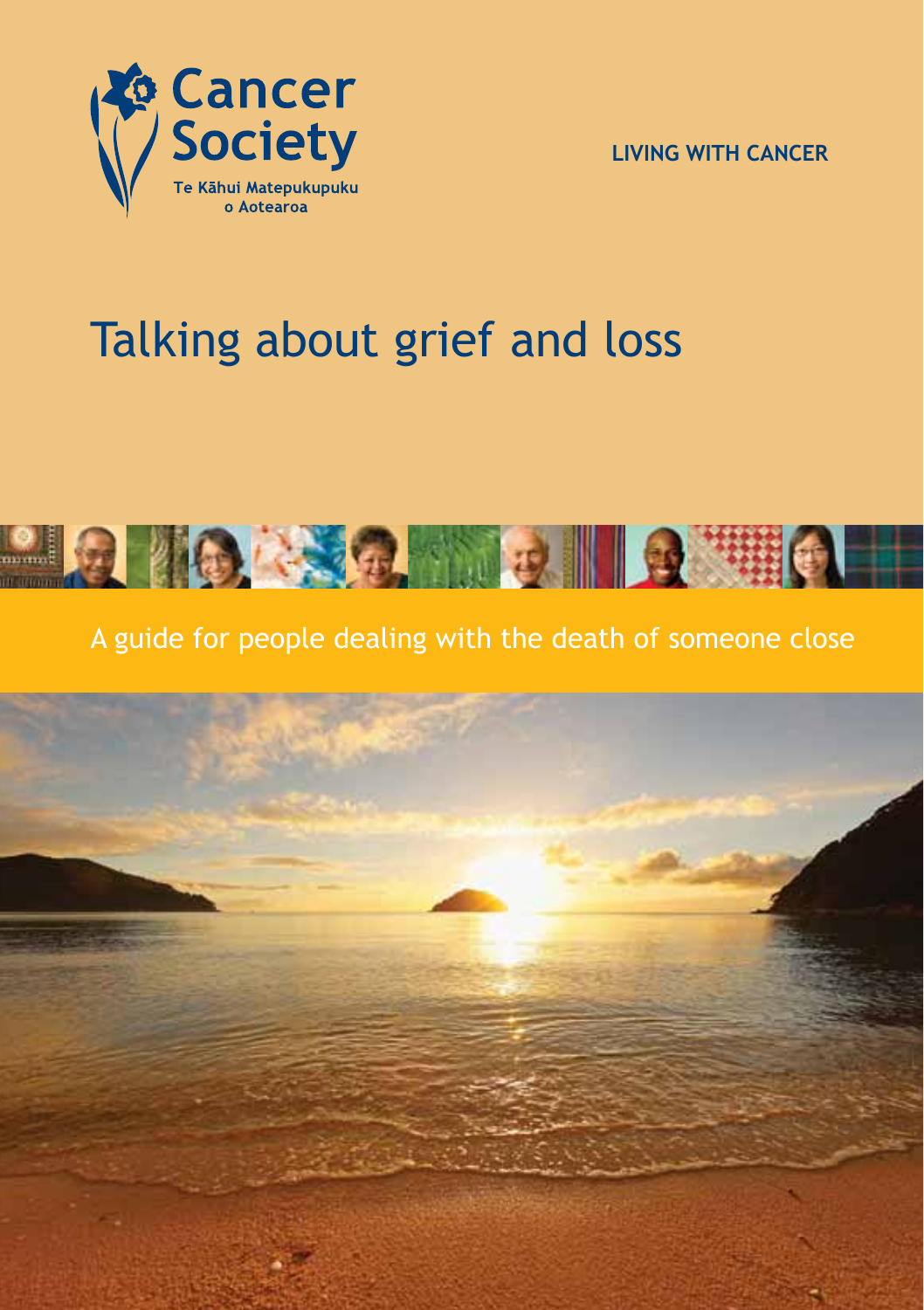Copyright © 2013 Cancer Society of New Zealand Inc, PO Box 12700, Wellington 6011 Third Edition 2013

ISBN 0-908933-96-7

#### **Publications Statement**

Our aim is to provide easy-to-understand and accurate information on cancer and its treatments. Our patient information booklets are reviewed and updated by cancer doctors, specialist nurses and other relevant health professionals to ensure the medical information is reliable, evidence-based and up-todate. The booklets are also checked by consumers to ensure they meet the needs of people with cancer.

#### Other titles from the Cancer Society of New Zealand/Te Kāhui Matepukupuku o Aotearoa

#### **Booklets**

Advanced Cancer/Matepukupuku Maukaha Bowel Cancer/Matepukupuku Puku Hamuti Bowel Cancer and Bowel Function: Practical advice Breast Cancer/Te Matepukupuku o ngā Ū Breast Cancer in Men: From one man to another Cancer Clinical Trials Cancer in the Family: Talking to your children Chemotherapy/Hahau Complementary and Alternative Medicine Eating Well During Cancer Treatment/Kia Pai te Kai te wā Maimoatanga Matepukupuku Emotions and Cancer Got Water?/He Wai? Kanesa o le susu/Breast Cancer (Samoan) Lung Cancer/Matepukupuku Pūkahukahu Melanoma/Tonapuku Prostate Cancer/Matepukupuku Repeure Radiation Treatment/Haumanu Iraruke Secondary Breast Cancer/Matepukupuku Tuarua ā-Ū Sexuality and Cancer/Hōkakatanga me te Matepukupuku Cancer of the Uterus/Matepukupuku o te Kopū

#### **Brochures**

Being Active When You Have Cancer Being Breast Aware Bowel Cancer Awareness Gynaecological Cancers Questions You May Wish To Ask Talking To a Friend With Cancer Thermography

## Talking about grief and loss

This booklet has been prepared to help you understand more about your feelings when someone close to you has died.

We hope this information will answer some of the questions you may have.

If you find this booklet helpful, you may like to pass it on to your family or friends.

'Kia ita! Te Taura Whiri i te Reo Māori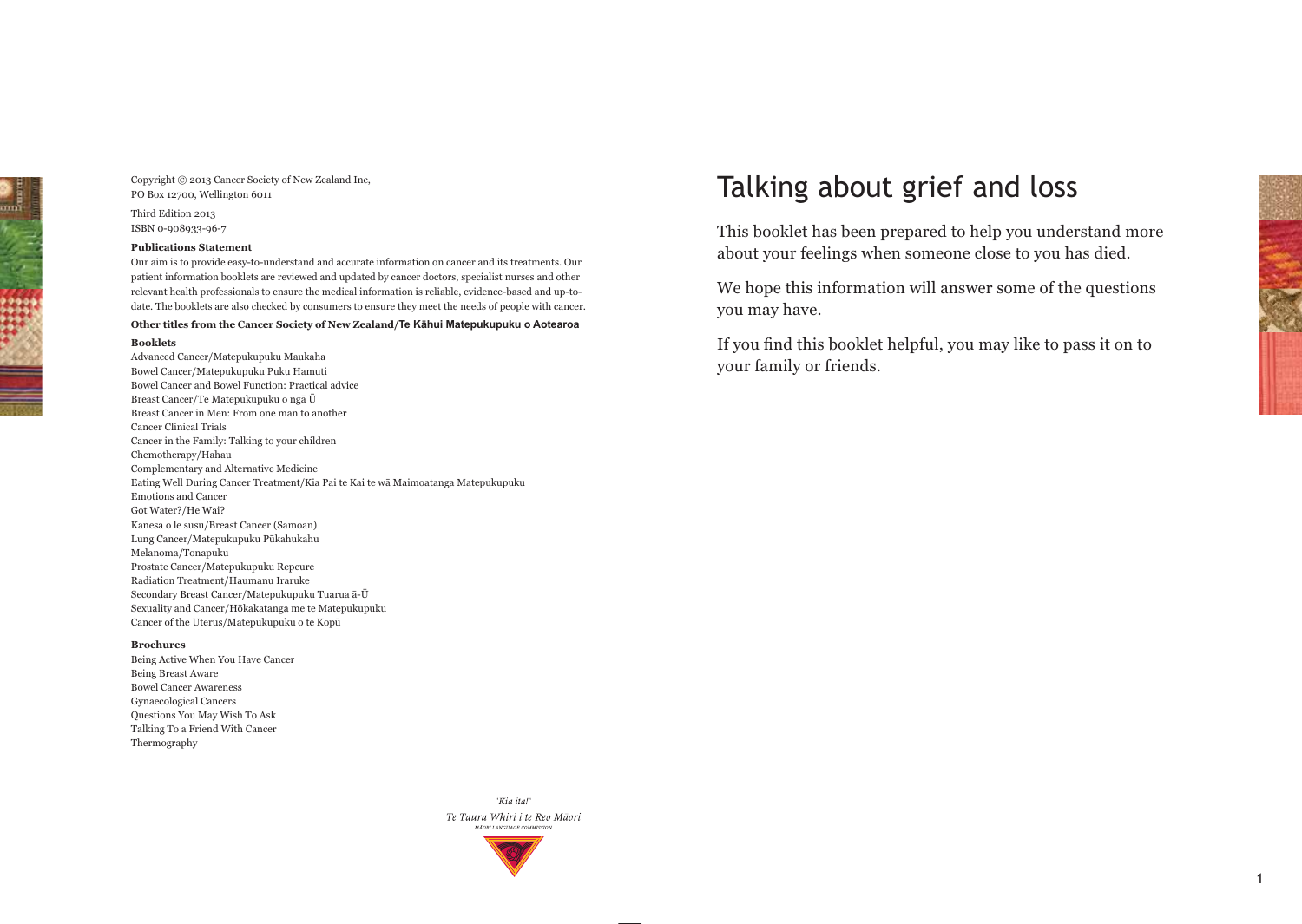# **Contents**

| Talking about grief and loss                    | 1                 |
|-------------------------------------------------|-------------------|
| Grief is normal                                 | 4                 |
| People grieve differently                       | 4                 |
| How a person dies affects your grief            | 6                 |
| Grieving doesn't always begin when someone dies | 7                 |
| Grieving is an up and down process              | 8                 |
| Grieving changes over time                      | 8                 |
| How long does it take?                          | 9                 |
| How does grief feel?<br><b>Numbness</b>         | 10<br>10          |
| <b>Sadness</b>                                  | 10                |
| Anger                                           | 11                |
| Loneliness                                      | 11                |
| Relief, guilt and regret                        | 11                |
| Fear and panic                                  | $12 \overline{ }$ |
| Depression                                      | 12                |
| Rejection                                       | 13                |
| Confusion and forgetfulness                     | 13                |
| Being very tired                                | 13                |
| Dreams and visions                              | 14                |
| Physical effects                                | 14                |
| Anniversaries and other special times           | 15                |

| How you can help yourself                       | 16       |
|-------------------------------------------------|----------|
| Helping children in your family                 | 19       |
| How to manage if you feel stuck or desperate    | 20       |
| What professionals can offer                    | 21       |
| Suggested resources                             | 22       |
| Suggested reading<br>Books for children to read | 24<br>24 |
| <b>Notes</b>                                    | 26       |
| Feedback                                        | 31       |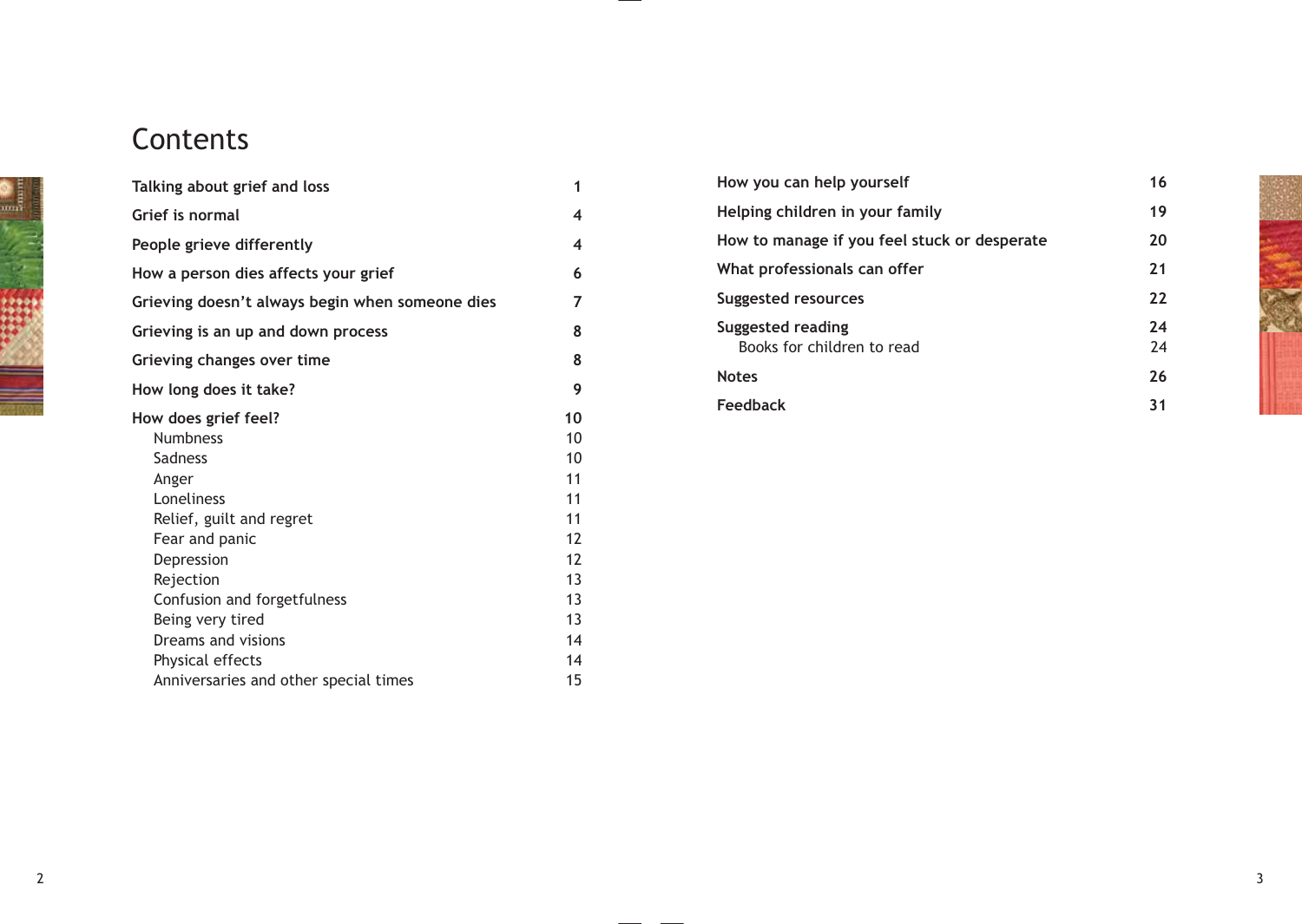

## Grief is normal

Grieving is the process of adjusting to your loss and learning to live with the changes it brings to your life. Grief is often accompanied by strong and painful feelings that change frequently. This booklet aims to help you to understand some of these feelings. Not everything in this booklet will apply to you. You might like to re-read the booklet when some more time has passed.

The most important thing to remember is that grieving is a normal response to loss.

## People grieve differently

How people experience grief depends on a number of things. Among them are:

- vour age and gender
- your personality
- the circumstances of the death
- $\cdot$  the support you have from other people
- the relationship you had with the person who died
- $\cdot$  the degree to which your life will change as a result of the death
- the losses you've had in the past
- vour cultural background.

Everyone responds to loss, and shows their grief in different ways. Even members of the same family can grieve in different ways and it is important to remember that grief is individual to each of us.

There may be different ways in which women and men grieve.

Men may prefer 'doing things', getting back into work, going for a walk or getting busy doing jobs like mowing the lawns. Women tend to talk about the person and cry, and may be open about how they feel. Both men and women are feeling the loss but doing it differently.

Many of us use a mixture of these two styles of grieving. It can be difficult for us to understand each other's ways of grieving and this can lead to tension in relationships. By allowing and respecting differences in how a person grieves you are less likely to misunderstand each other. Ask the other person 'What would be most helpful for you?'

Remember there's no 'right' or 'wrong' way to grieve. Sometimes people find that a death brings back memories of other losses from the past. This can add to your loss and increase your sense of mourning (deep sadness).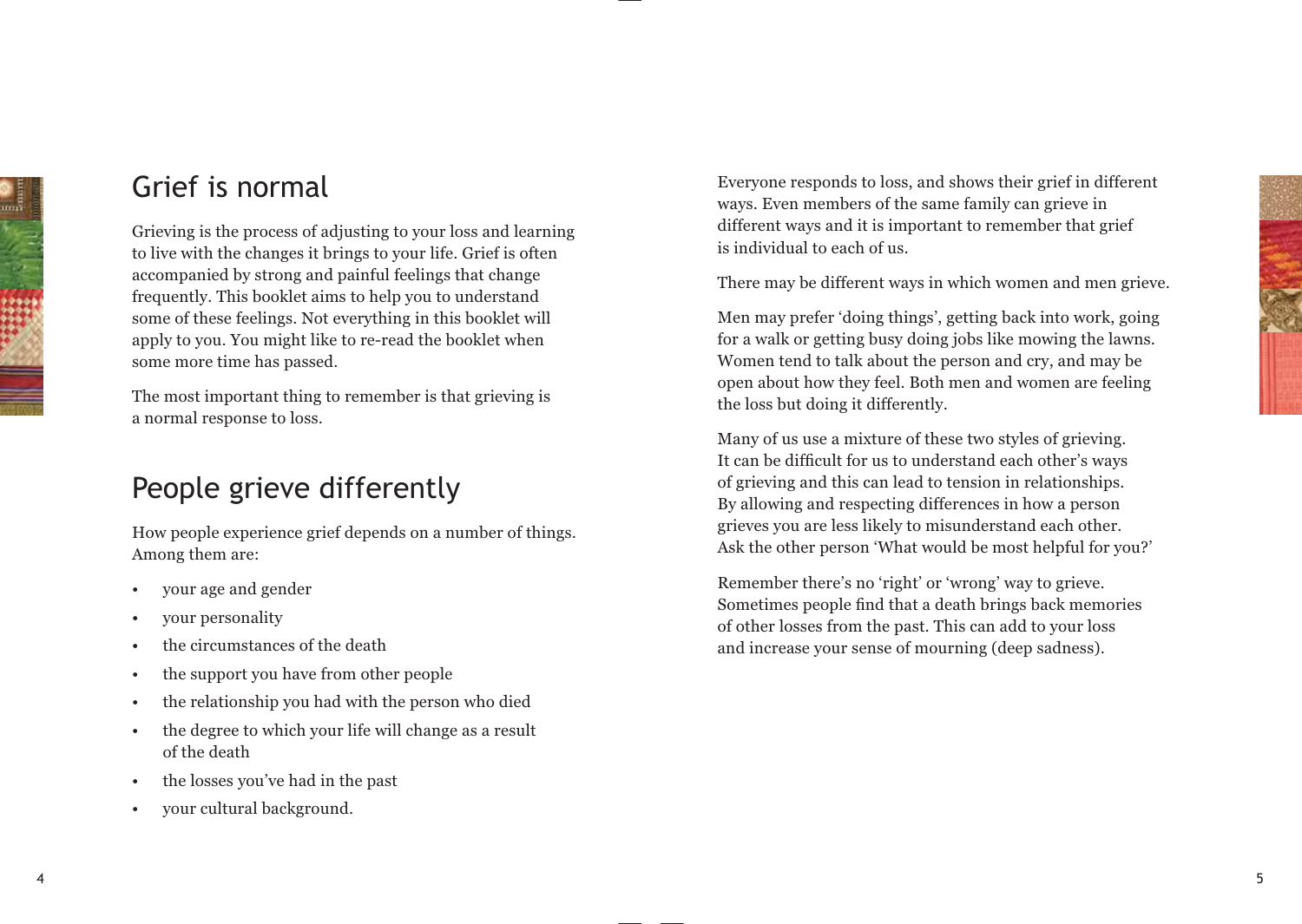# How a person dies affects your grief

What happened in the hours and days before your loved one's death, and at the time of death, can make a big difference to how you grieve.

If someone was terminally ill with a disease such as cancer, you may have had time to get used to the idea they are dying. You may have been able to spend time with them and, perhaps, talk about their death and what it will mean. This is often helpful in the months that follow, even though you may feel you can never be truly prepared for their death. If they die peacefully, you might find you draw comfort from this.

Sometimes, even when a death is expected, when it actually happens, it still feels like an unbelievable shock. If the person has rallied again and again in the past, you may have felt that they will always 'pull through' somehow.

If the death was very sudden, it can take a long time to get over the shock and the sense of things being left unfinished or unsaid. A difficult and painful death can stay in your memory for months or years before it begins to fade.

Sometimes it may be important to find ways to say the things that haven't be said, maybe writing a letter to them and putting it in the coffin with them, or taking the letter and reading it at the grave side, or writing on a balloon and letting it go can help.

# Grieving doesn't always begin when someone dies

When someone is ill for some time, they and their loved ones often begin to grieve for their death before it happens. While there may be a lot of attention taken up with caring for a very sick person in the family, there's still often the thought: "How will it be when they are not here?" "How will I cope on my own?"

Sometimes people are shocked by how little they feel when their loved one actually dies. At times like this they sometimes comment that they feel they've done much of their grieving already. This is a normal response, and doesn't mean that they're denying the loss.

Some people feel a sense of relief that the person has died and no longer suffering or in pain. People often feel guilty about this but it is a normal response. Caring can be exhausting both physically and emotionally.

Some people find they were not as affected by their loss as they expected at the time of the death, but find it harder as time passes. This is quite normal.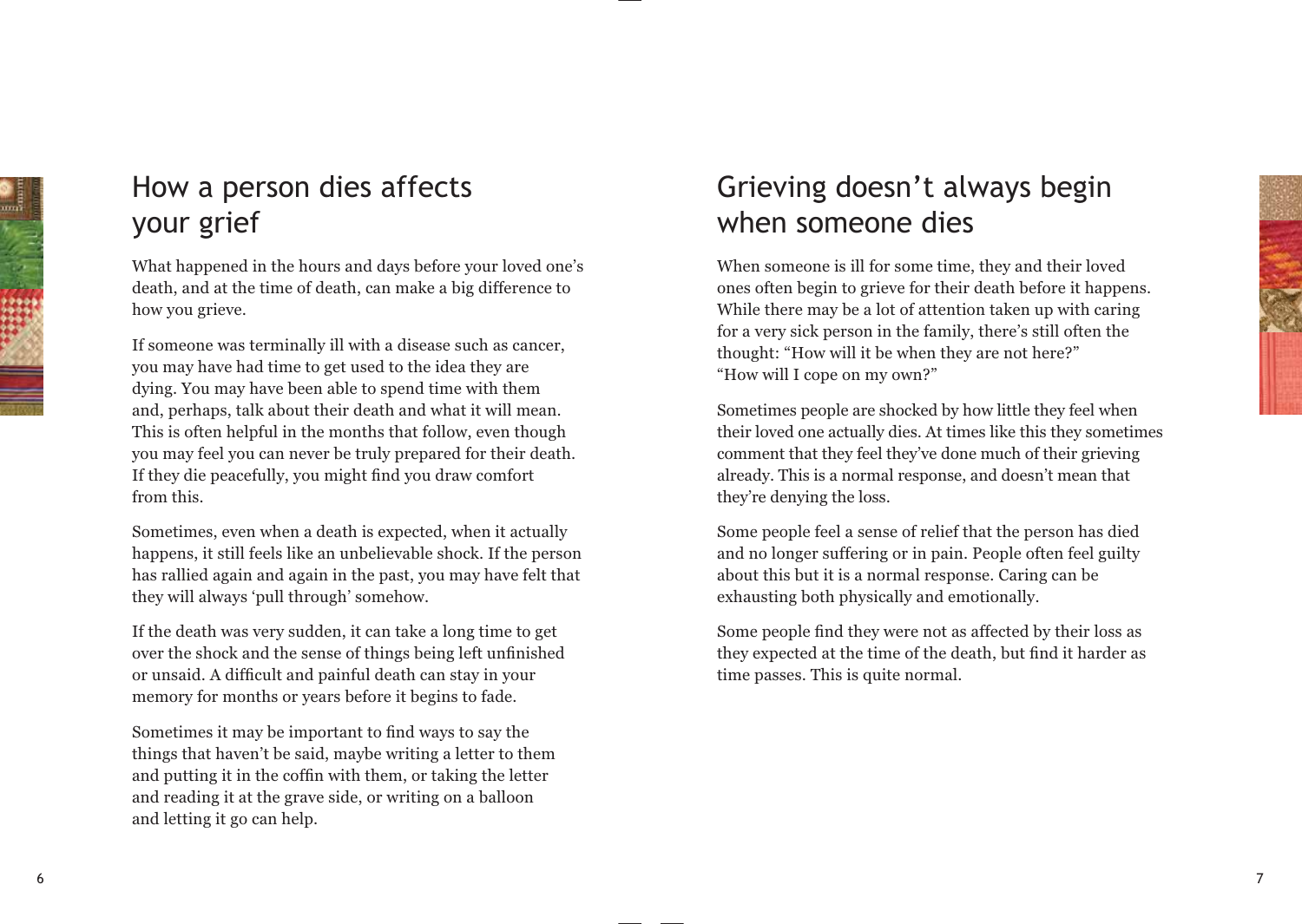

## Grieving is an up and down process

Grieving isn't something you begin one day, move through step by step and arrive unchanged from at the other end.

People sometimes speak of the 'stages' of grief, but, for most people, it's an up and down business: a bit like a roller coaster. Most find they move through it gradually, but don't despair if you find yourself at the beginning again and again  $-$  that's normal.

You might find there's a time of day, a song, a smell, an anniversary or doing something you used to do together that reminds you of them, and suddenly you feel emotional.

## Grieving changes over time

When people find grief particularly hard they sometimes worry that they'll be unhappy for the rest of their lives. For most people it isn't like that. After a while the hurt will lessen. You may remember the funny things that make you laugh or smile. Surprisingly, you'll find vourself enioving things and feeling enthusiastic about life again. For a lot of people, coping with grief doesn't mean getting over the loss; it's about finding ways to live with it and adjusting to life being different.

## How long does it take?

Sometimes other people or you may expect you to be back to normal after just a few weeks or months. Friends and family may make comments like "Life has to go on. It's time to pick yourself up and get on with living." These comments could feel like criticism, and you may feel you're being told not to grieve any more.

For many people, though, it's a long time before the loss is no longer overwhelming. For some, grief never goes away completely. When someone has died, you may miss them throughout your life.

Try to be patient with yourself. Many people make things harder for themselves by saying "I should be over this by now". Giving yourself time to grieve allows you to acknowledge the person, your love for them and to make sense of all that has happened. They mattered; your relationship to them mattered.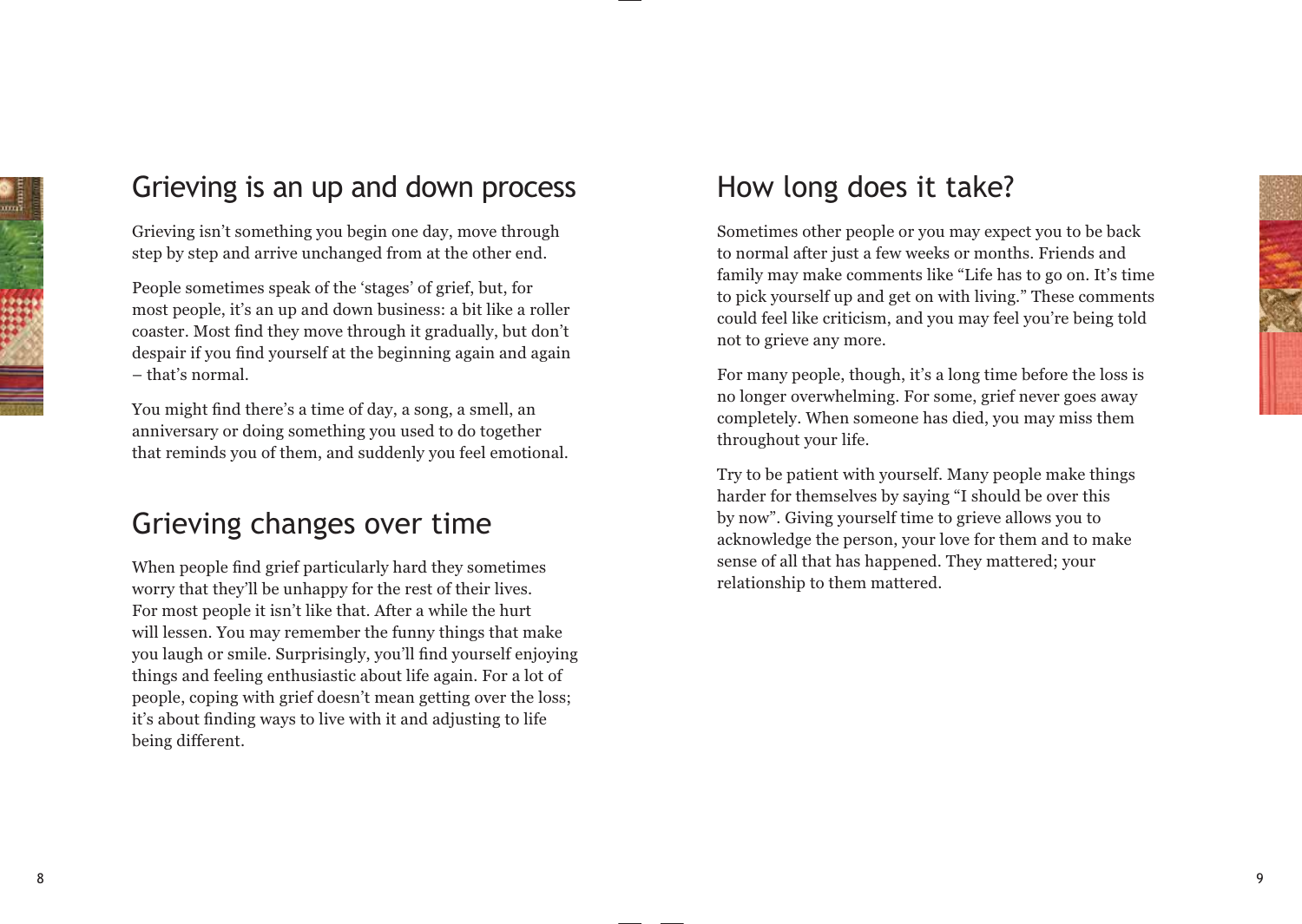10

# How does grief feel?

Grief is not just sadness. It's a whole range of feelings and experiences. You may feel guilty, happy, sad, tearful, feel like laughing or screaming. You are not going crazy. Your mood may change but that's normal.

#### **Numbness**

Sometimes people feel nothing. They just can't believe it's true. It may feel like the person who has died has just gone on holiday and one day they will suddenly walk in the door and say, "I'm home again!" You may feel like you're in a bad dream and one day soon you'll wake up.

Shock and the sense of numbness help us through the first days and weeks after a loss. Don't feel you have to push yourself past this. The sense of numbness will start to fade although it may return from time to time. As time passes the reality of your loss will become clearer.

## **Sadness**

Sometimes you feel like you'll never stop crying. You long to see the person so much you just don't know what to do with yourself. At other times you might feel terribly sad but  $\gamma$  can't seem to cry, even though you feel you are crying inside.

## **Anger**

Some people feel angry at times. Some people feel angry with God, with the person who has died, with death, with themself, with health professionals or family members. Sometimes someone does something small that makes you very angry – just out of the blue for no reason at all! This is normal. Try to notice when this happens. What is this really about?

#### **Loneliness**

Loneliness is common. You may miss having someone around to chat to about the ordinary things. It can be lonely, when others move on in their lives, while you're still feeling your loss.

## **Relief, guilt and regret**

Relief can also be a common emotion when someone dies. Sometimes it's a relief that it has happened at last: that this death that you've been worrying about for months has finally happened. It's normal to feel pleased that a person's suffering is over, or relief that someone you had a difficult relationship with is no longer around.

It may be hard not to feel guilty about feeling relieved. Although you may be surprised by your feelings, they are a normal response to your situation.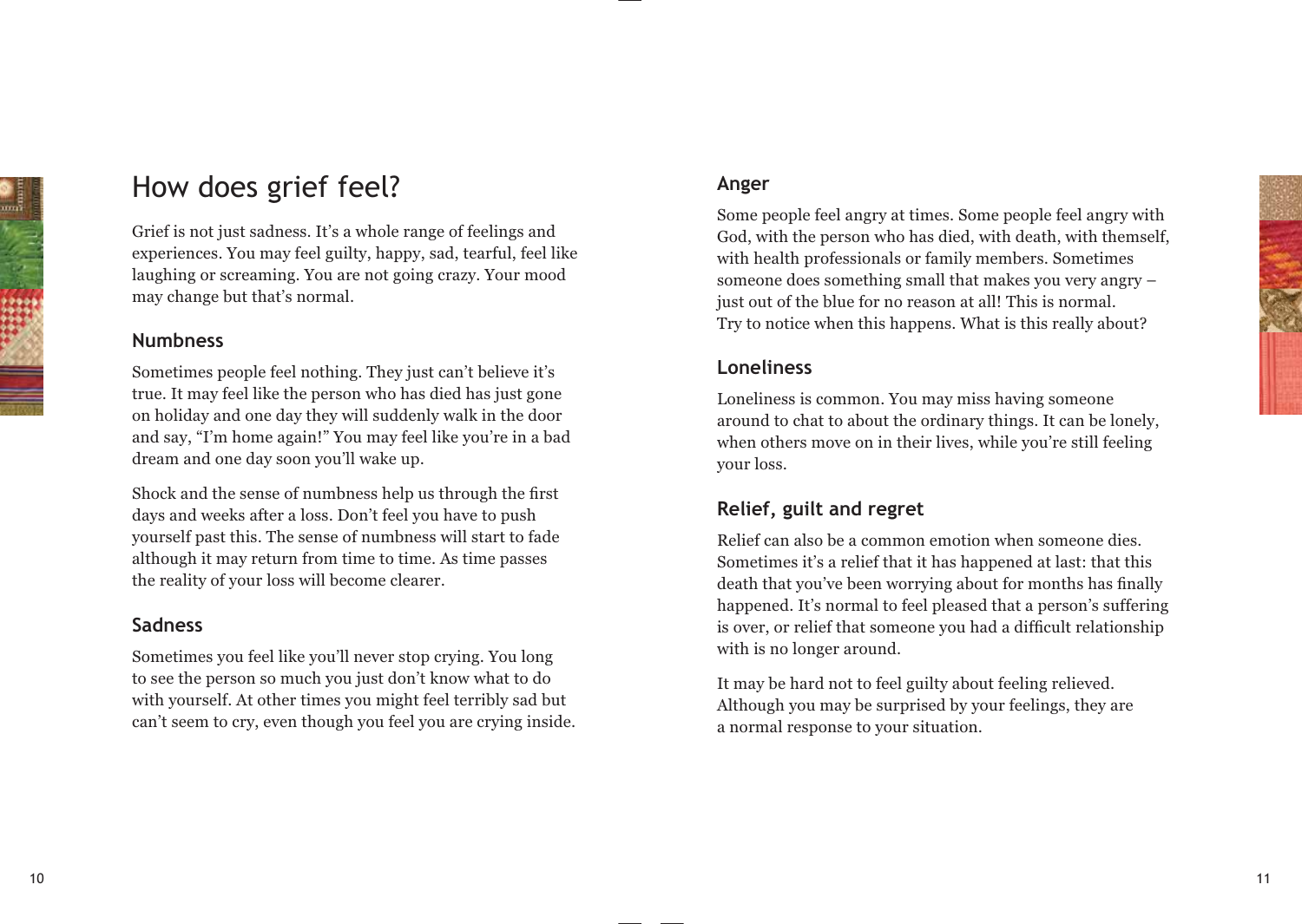

You may feel guilty about the things you did or wish you had done differently, and there may be regrets for the way things happened in the past. When someone dies we lose the opportunity to change things. Try to remember that no one is perfect. Often, talking it over with someone else helps. You might also feel guilty for joking and laughing, or feeling happy at times. But it's okay to do those things: it doesn't mean that you aren't grieving.

#### **Fear and panic**

People often become very fearful when they have a major loss in their lives. You may feel worried about other people you love, or fear for your own safety. Little things that were no trouble to you before can throw you, and you worry about how you'll cope. This will pass; there is a lot going on. If this continues, think about seeing your doctor or a counsellor to talk about ways to manage this.

#### **Depression**

Sometimes people can feel depressed or not interested in things going on around them. This may express itself as a loss of self-esteem, a lack of direction or purpose. "Why me?" is a question people find themselves asking a lot. If you feel down most of the time, or others close to you are concerned about you, talk to your doctor or a counsellor.

#### **Rejection**

When someone dies or leaves, you might feel rejected and left behind. People with a religious faith may feel that God has forgotten them, at a time when they particularly need support. Sometimes people feel rejected by the friends they thought would be most supportive or out of place at social functions because of their changed situation. Grieving people are often surprised by which people offer the best support; often it's someone who has experienced a major loss themselves in the past.

## **Confusion and forgetfulness**

Often people find they are confused and forgetful, and even getting simple tasks done can seem hard. It's as if your mind is filled with thoughts of what has happened, or foggy and you may find it hard to think clearly. Make a list and tick items off. This may help you feel like you are doing things and remembering them.

## **Being very tired**

Don't be surprised if you have no energy and always feel tired. Getting used to change is tiring. You may find you can't sleep well or you want to sleep all the time.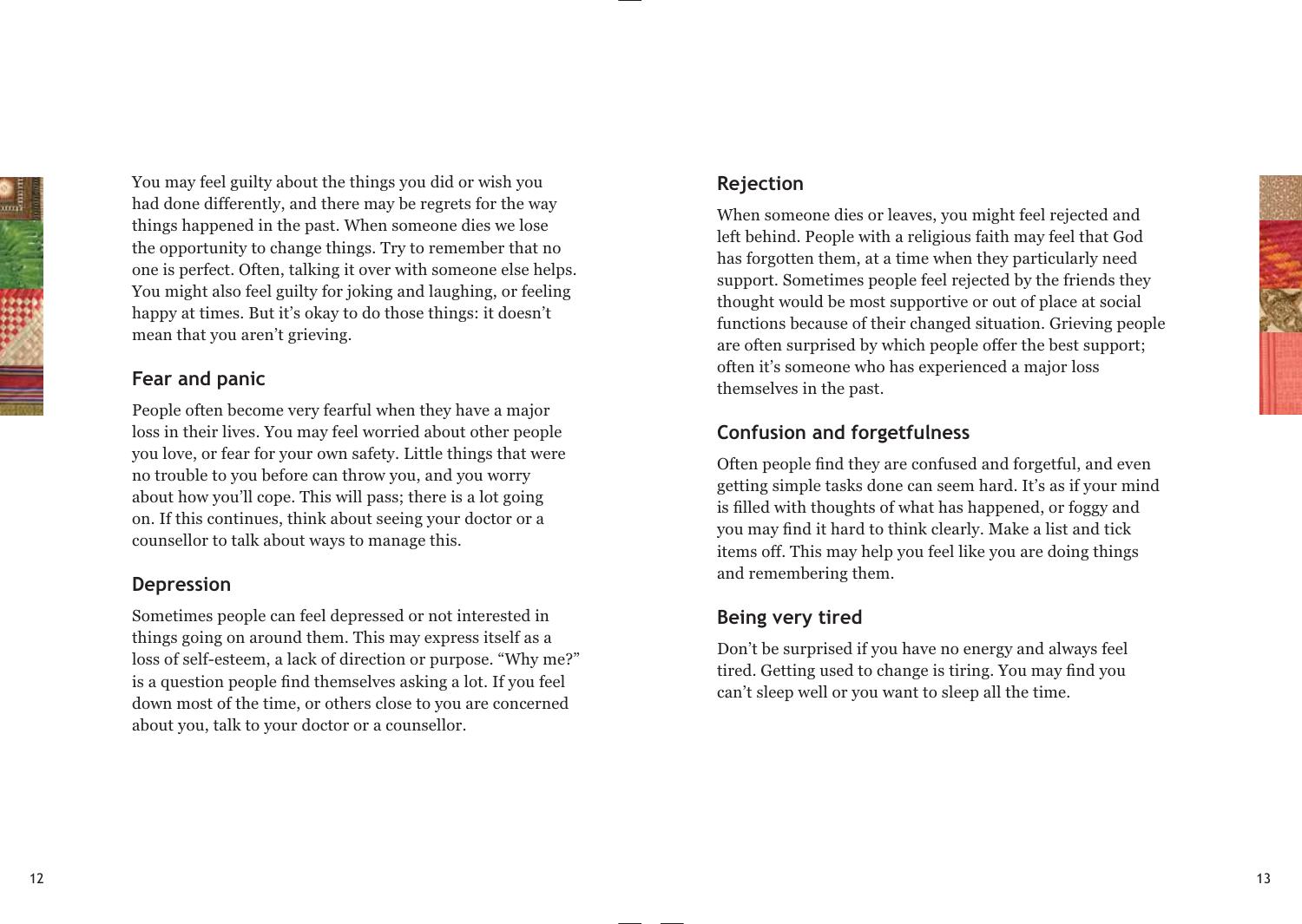

#### **Dreams and visions**

Dreams and nightmares are common after a major loss. When someone has died, people often experience them in some way. Hearing their voice, feeling their presence or sensing them around can be a common experience. If you believe people live on after death, you may find this comforting; if not, you may be frightened or disturbed by it. Sometimes, you might see them everywhere; catching sight of them in the distance in the street, only to find it's someone else when you get closer. This is normal. If you are worried, talk to someone about it.

#### **Physical effects**

Grief is experienced in your body too: feeling tense, having a headache, not feeling hungry, feeling sick, unexplained aches and pains or a tight feeling in the chest are all common.

These things are normal, but talk over anything that's worrying you with your doctor. If lack of sleep becomes a real problem for you, tell your doctor about that too: a short course of something to help you sleep may make things much easier to deal with. Lack of sleep can make anybody's day feel awfully grim. Ring and talk with an information nurse at the Cancer Society. They may be able to help with ideas that others have found helpful.

#### **Anniversaries and other special times**

Anniversaries of the death (especially the first anniversary) and other special days such as birthdays, holidays and getting together with families or friends may feel overwhelming, confusing or worrying. Don't be surprised by this, it's very common. Often the best way of handling it is to be prepared.

Think about what you would like to do. Many people find planning activities with others around these times gives them a focus and provides support. Ideas include planning to visit the grave, having a family dinner, visiting a beach or park that you know the person enjoyed, looking at photos, watching a DVD they loved, making their favourite recipe or lighting a candle.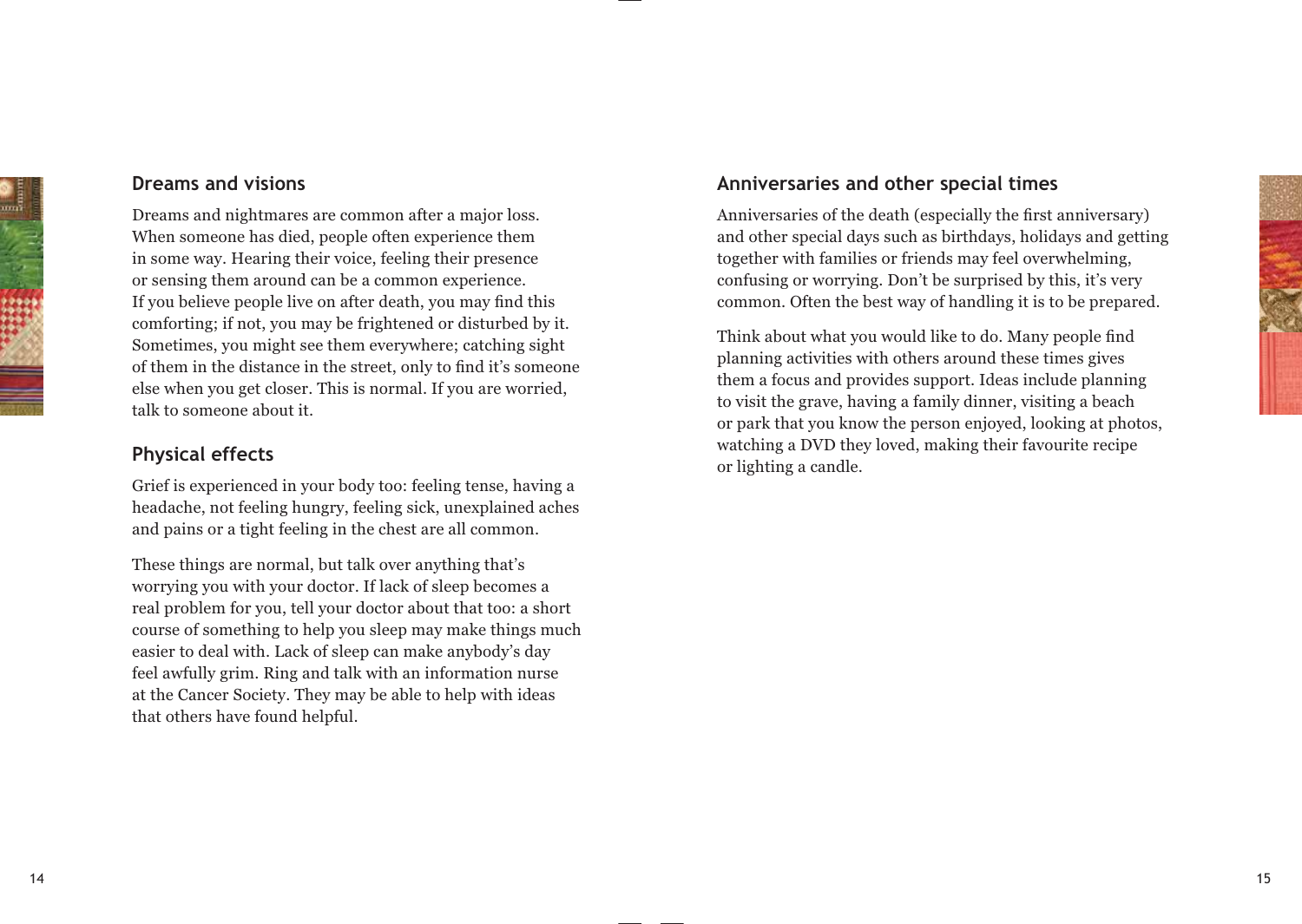

## How you can help yourself

Grieving can be hard work, but the year/s ahead don't need to be a time of constant sadness or distress. There's always something you can do to help yourself.

Here are some suggestions:

- **Remember you are not alone** loss is part of being human. Find someone you can talk to, someone who'll really listen. Seek out professional support if you feel your family and friends are not listening to you, or you feel you're burdening them.
- **Try a support group or a grief group.** Talking to others with a similar experience can ease the loneliness of grief. Check at your local Cancer Society if there's a group running locally.
- **Get plenty of rest.** Grieving uses a lot of emotional energy, and you'll probably feel very drained. The important thing is to try to balance rest with some activity. Being busy helps rest your emotions and creates a distraction. Getting some things done in your day can help you to feel better.
- **Set yourself small, achievable goals** and give yourself a pat on the back when you reach them.
- **Keep decision-making to a minimum.** Try not to make any major changes for a while. People may want to hurry you to sort out the belongings of the person who has died, or make a decision about where you live long term. Don't be rushed into these things  $-$  you're already dealing with a lot of changes in your life. Sometimes when we rush into doing these tasks too soon we make decisions which later we regret.
- Ask others for help. Sometimes it's best if you're specific about ways others can help you. Do you need someone to mow your lawns, or do you just need a shoulder to cry on? Let others know if you need to talk about the person you are missing and that it would be helpful if they listened. Let the person know that even if you cry that you are okay.
- **It's normal to feel angry.** Find ways to be angry safely – scream in your car with the windows up, hit a pillow or scream in the shower. You may feel silly, but action often helps.
- **Try to eat well.** If you don't feel like eating, eat healthy snacks often. Try to avoid fast food, skipping meals or alcohol.
- **Pamper yourself**  hot baths, massages, a special magazine, listening to music – anything that helps.
- **Learn ways to distract yourself** on the days when you feel you just can't face life. Reading a good book, playing cards with a friend, watching a movie: anything that takes you away from yourself and your troubles for a little while.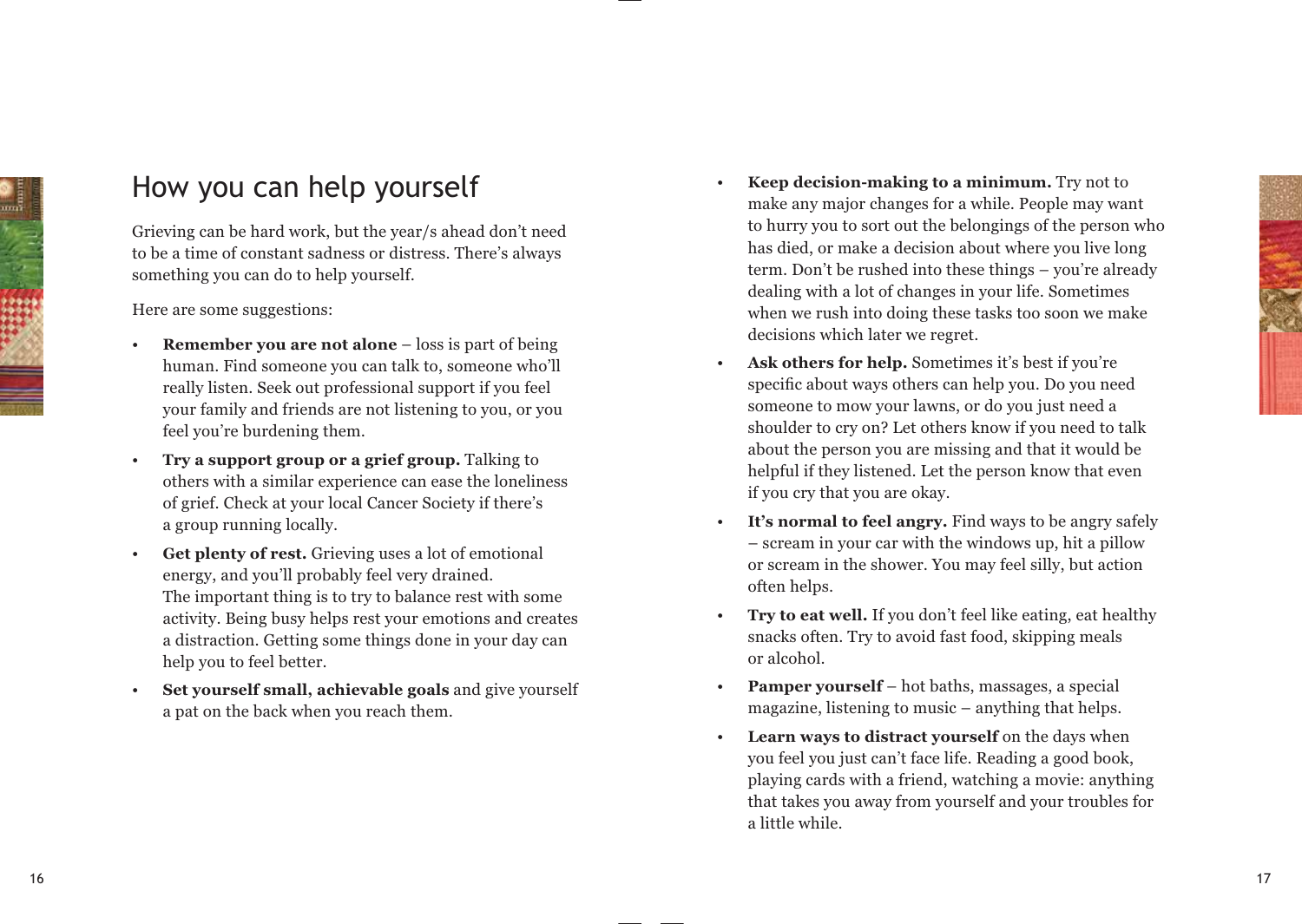

- **Try keeping a journal.** Write whenever you feel like it. Looking back over past entries helps to remind you that you're getting somewhere and putting your thoughts on paper is a good way of getting them straight.
- **Get some exercise** a good walk can turn your mood around. Even giving the house a good vacuum or mowing the lawn can help if you're feeling tense.
- **Have something to look forward to** every day. It may be something like having coffee with a friend, watching your favourite TV programme, eating your favourite meal.
- **Look after your memories.** Have some photos and other mementos around. You may want to think about making a memory book or memory box. This can be a collection of things that remind you of the person who died or things that were important to them, and may include things like photos, cards, their handwriting, their favourite music, certificates they were awarded, some of their favourite things, recipes, things they made, letters, postcards, poems, tickets from holidays and shows or some personal possessions.
- **Try to find spiritual peace** in whatever way is best for you. For some people this will mean going to church, talking to a priest or minister or meditating. For others it will be a walk on the beach or in the bush, or listening to music – whatever reminds you of a different perspective on life, a larger way of seeing your situation.
- **Remember other difficult times you have had** in the past. What helped you then may help you now.

## Helping children in your family

When there's a major loss in the family, everyone is affected. Children and teenagers feel grief just as adults do but they may express it differently. They may express their grief in outbursts of anger, sulkiness, worrying about you or by becoming very withdrawn.

The ways children and young people understand death and experience grief are different for different ages and stages of development. Like adults, they need support and the opportunity to understand and express their feelings and feel part of what's going on. Seeing the adults around them crying and talking can be helpful. Spending time talking with the children about their memories of the person who has died, looking at photos and drawing pictures can be helpful.

'Being there' for your children is especially hard when vou're grieving vourself. Sometimes people feel they just don't have any emotional energy left for their children. Sometimes teenagers may talk to their friends rather than talk to you.

Letting others help is important. Extended family, friends and school can make a big difference. Stay in touch with your child's school or preschool so that their teachers are aware that your child is having a difficult time.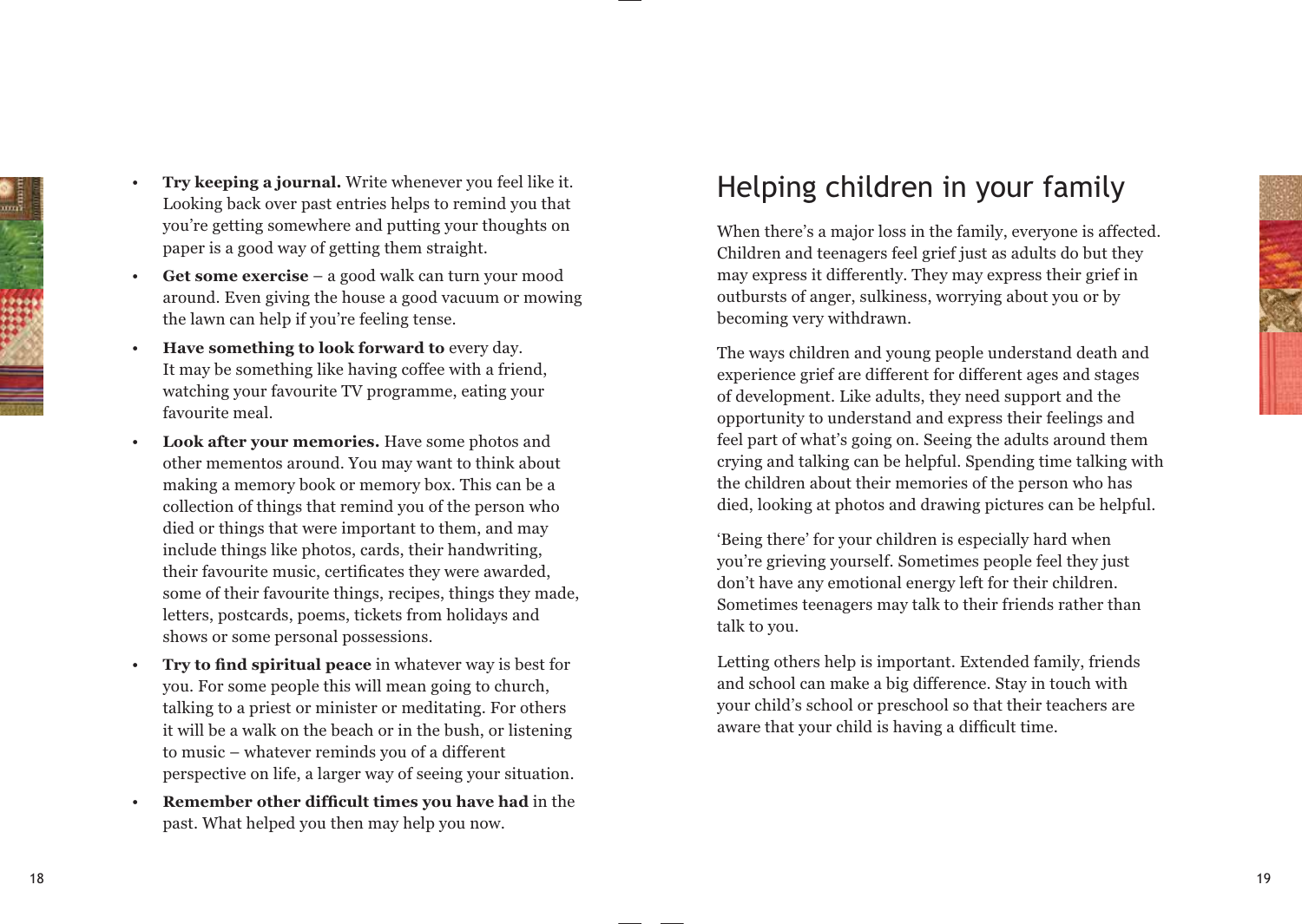

Skylight is a national organisation that works specifically in the area of children and young people's grief. It offers information and support for parents and professionals who work with grieving children. You can contact skylight at **0800 299 100**, at PO Box 7309, Wellington South or by emailing them at skylight@xtra.co.nz

Skylight has a useful website (www.skylight.org.nz) which has more detailed information on children and young people's grief, on ways to support them, and resources that you can loan and/or buy.

## How to manage if you feel stuck or desperate

Many people have times after a major loss when they feel they just can't go on. The pain of grief is too hard, or just doesn't seem to be getting any better.

At times like this it's very important that you look for help from others. Don't struggle on alone feeling desperate. Professional support can make a big difference. Talk to your GP, or to a counsellor who specialises in working with grieving people.

Some people find they can 'ride it out', and realise there's a pattern of good days and bad days, with the good ones gradually increasing.

## What professionals can offer

Hopefully, you'll have family or friends to support you through the next months but, sometimes, it helps to talk to someone who is not a family member or a friend. Perhaps, at the moment, you're not feeling too upset by what has happened, but if you do find things difficult, keep this in mind.

It can help a lot to talk to a professional counsellor, particularly one who's experienced in dealing with grief. They can't do your grieving for you, but they can support you.

Counsellors usually charge a fee. There may be agencies that offer a free or small fee service. Choose a counsellor who is part of a professional organisation, such as the New Zealand Association of Counsellors.

If the first person you talk to isn't helpful, don't give up. Try someone else. Your local Cancer Society may be able to assist and will have information about suitable counsellors, support services and groups available in your area.

This booklet is part of a series called Living with Cancer, which is published by the Cancer Society. These booklets, and booklets from the Understanding Cancer series, can be viewed and downloaded from our website (www.cancernz.org.nz).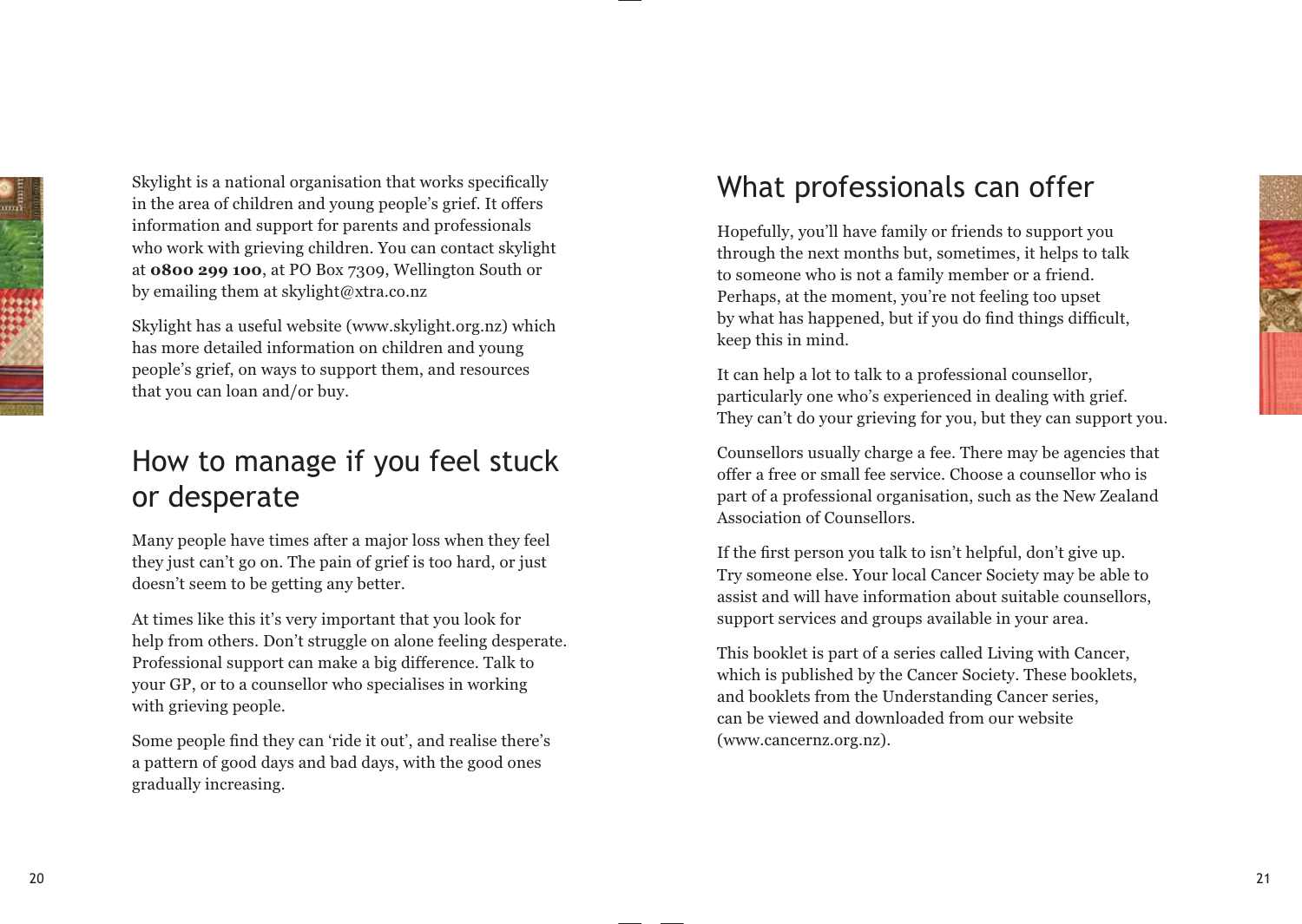# 

# Suggested resources

#### Internet-based memory/grief sites:

The New Zealand Childhood Cancer Memorial: **www.kiwiangels.org** – a New Zealand memorial site for children who have died of cancer.

**1000memories.com** – a site where you can digitise, upload, organise and share photographs online. You can add dates, tags and captions to your photographs and are able to scan and share them with an iPhone by using an app called 'Shoebox'.

**www.tributes.co.nz** – NZ-based site where you can create a tribute page for the person who has died. All funeral homes here have immediate access to this website and can create a tribute page for you.

**www.griefnet.org** – an internet community of people dealing with grief, death and major loss, is a useful US-based site with a comprehensive list of resources available, and online support groups for both children and adults.

**http://www.webhealing.com** – Tom Golden's interactive website. Tom is an American grief counsellor and writer who specialises in working with men. His website offers parents opportunities to read other parents' stories, and articles about grief.

There is a huge range books about grief for adults, young people and children. Talk to a librarian or a good bookseller about what is available that will suit your particular need. For an updated list of good grief resources, go to the National Association for Loss and Grief (Nalag NZ) website (www.nalag.org.nz).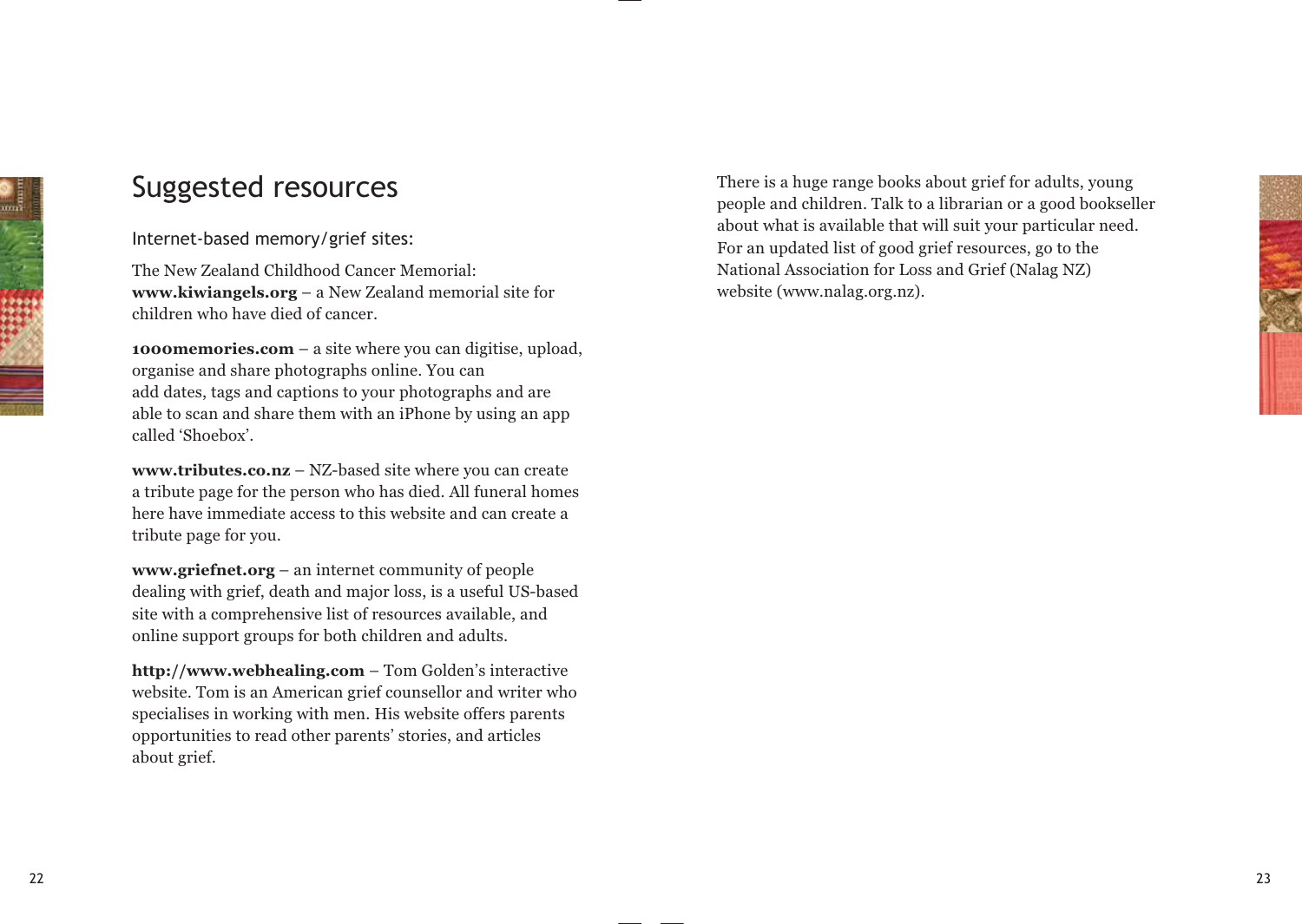

## Suggested reading

Beattie, Kath. (2007). *Walking Backwards Into Your Future.* Dunedin: Kath Beattie.

Golden, Thomas. (2000). *Swallowed by a Snake.* USA: Golden Healing Publishing.

Heaney, Pam. (2002). *Coming to Grief: A survival guide to grief and loss.* Dunedin: Longacre Press.

Ironside, Virginia. (1996). *You'll Get Over It: The rage of bereavement.* UK: Penguin.

The Dougy Center for Grieving Children. (2004). *35 Ways to Help a Grieving Child.* USA: The Dougy Center for Grieving Children.

Wallbank, Susan. (2010). *The Empty Bed: Bereavement and the loss of love.* London: Darton, Longman and Todd.

#### **Books for children to read**

Boritzer, Etan. (2000). *What is Death?* USA: Veronica Lane Books.

Bryers Holloway, Judith. (2001). *Hine's Rainbow.* New Zealand: Mallinson Rendel.

Gootman, Marilyn E. (1994). *When a Friend Dies.*  Minneapolis: Free Spirit Publishing.

Hager, Mandy. (1995). *Tom's Story.* New Zealand: Mallinson Rendel.

Mellorie, Bryan and Ingpen, Robert. (1983). *Lifetimes: A beautiful way to explain death to children.* New York: Bantam Books.

Rosen, Michael. (2004). *Michael Rosen's Sad Book.* London: Walker Books Ltd.

Simon, Norma. (1986). *The Saddest Time.* Illinois: Albert Whitman and Company.

Varley, Susan. (1984). *Badger's Parting Gifts.* New York: Lothrop, Lee & Shepard/HarperCollins.

Viorst, Judith. (1971). *Tenth Good Thing About Barney.* New York: Aladdin Paperbacks.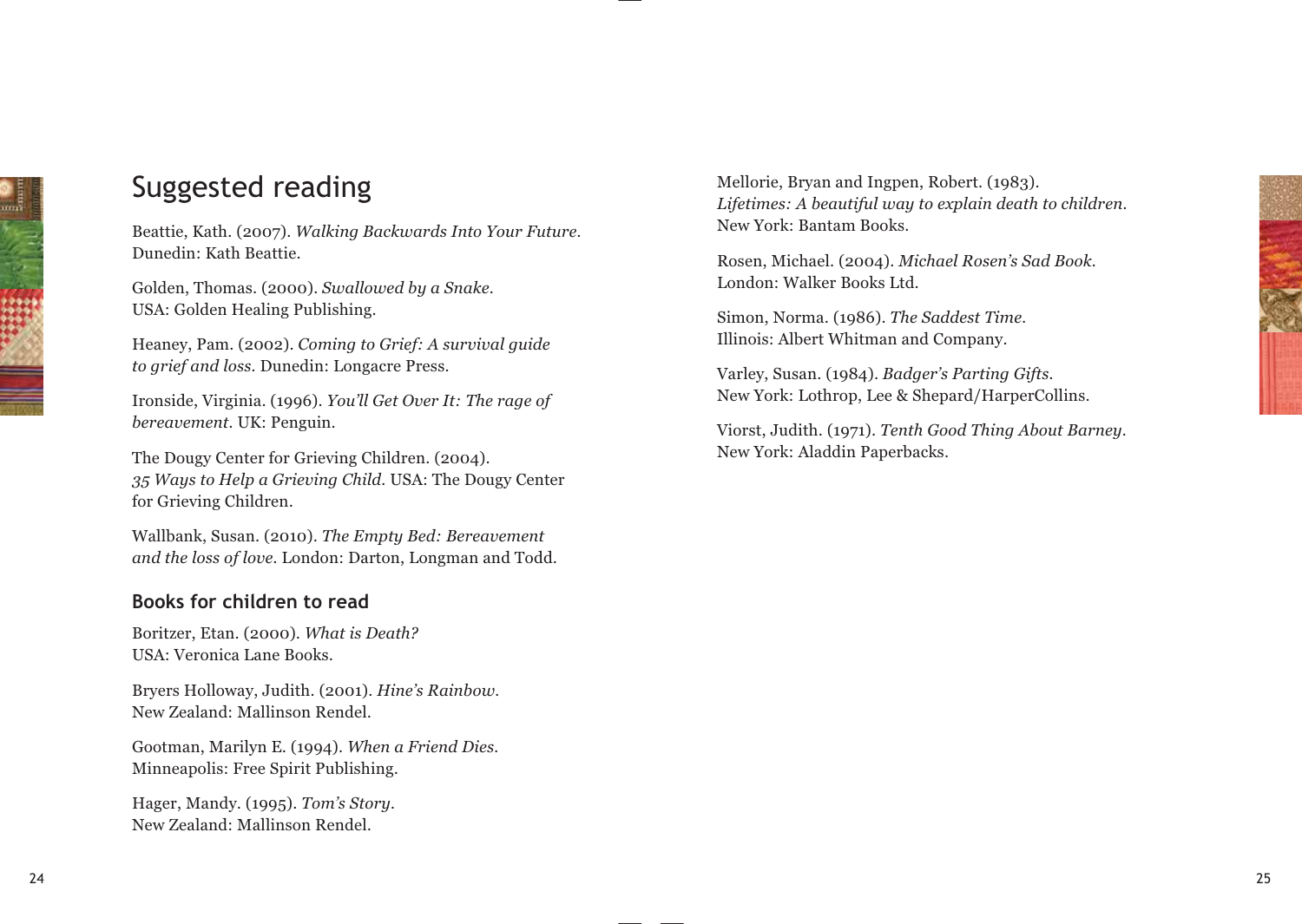

## Notes

You may wish to use this space to write down any questions for, or advice given by, your doctors, nurses or health providers at your next appointment.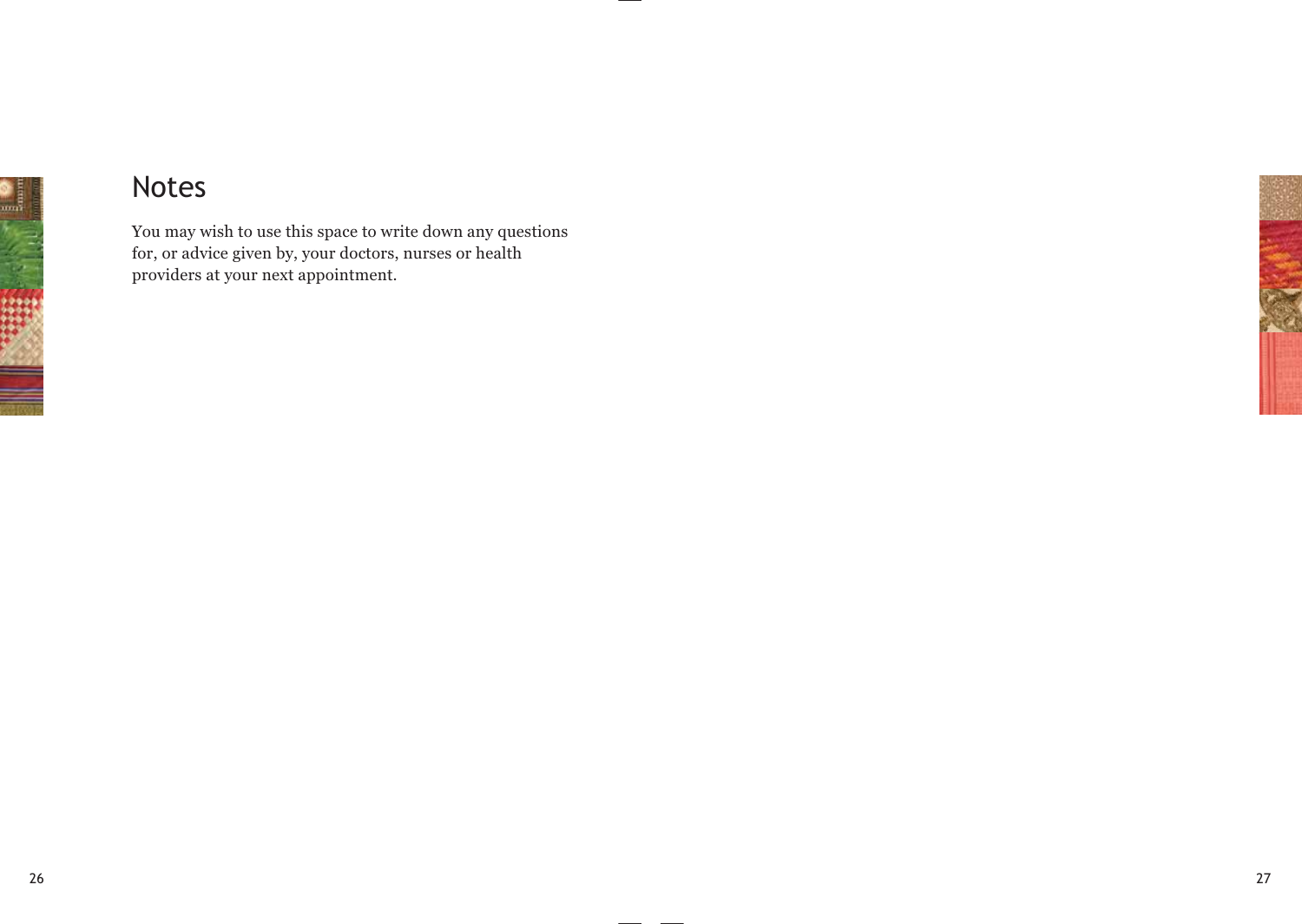

## **Notes**

## Cancer Society of New Zealand Inc.

#### **National Office**

PO Box 12700, Wellington 6144 Telephone: (04) 494-7270

## **Auckland Division**

PO Box 1724, Auckland 1140 Telephone: (09) 308-0160 Covering: Northland

## **Waikato/Bay of Plenty Division**

PO Box 134, Hamilton 3240 Telephone: (07) 838-2027 Covering: Tauranga, Rotorua, Taupo, Thames and Waikato

## **Central Districts Division**

PO Box 5096, Palmerston North 4441 Telephone: (06) 356-5355 Covering: Taranaki, Wanganui, Manawatu, Hawke's Bay and Gisborne/East Coast

#### **Wellington Division**

52 Riddiford Street, Wellington 6021 Telephone: (04) 389-8421 Covering: Marlborough, Nelson, Wairarapa and Wellington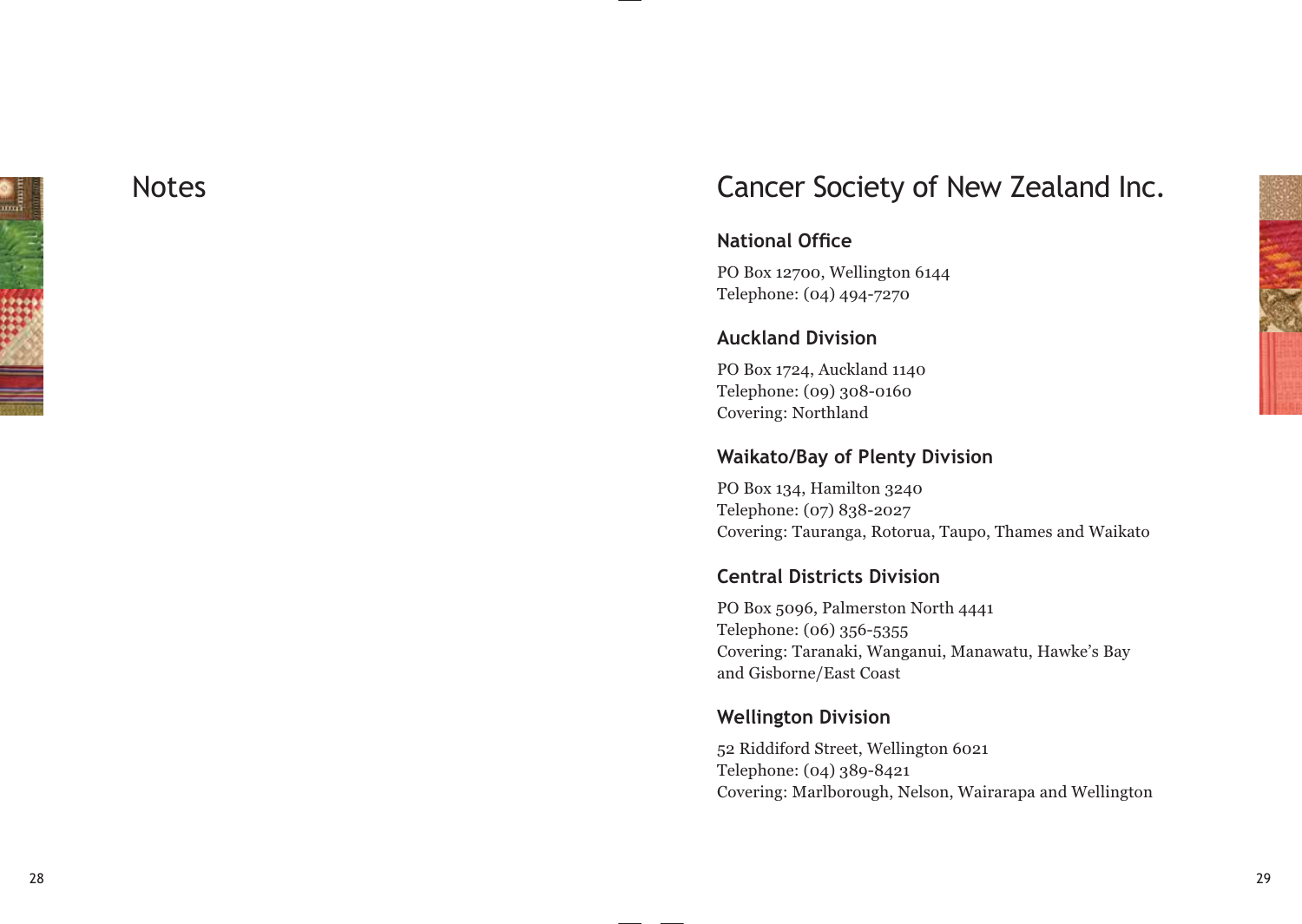# **Canterbury/West Coast Division**

PO Box 13450, Christchurch 8141 Telephone: (03) 379-5835 Covering: South Canterbury, West Coast and Ashburton

## **Otago/Southland Division**

PO Box 6258, Dunedin 9059 Telephone: (03) 477-7447 Covering: Urban and rural Otago and Southland

## **Cancer Information Service**

0800 CANCER (226 237) www.cancernz.org.nz

## Feedback

## **Talking about grief and loss**

We would like to read what you thought of this booklet, whether you found it helpful or not. If you would like to give us your feedback, please fill out this questionnaire, cut it out and send it to the information manager at the address at the bottom of the following page.

1. Did you find this booklet helpful?

 $Yes \Box No \Box$ Please give reason(s) for your answer.

2. Did you find the booklet easy to understand?

 $Yes \Box No \Box$ Please give reason(s) for your answer.

3. Did you have any questions not answered in the booklet?

 $Yes \Box No \Box$ If yes, what were they?

 $\mathbf{z}$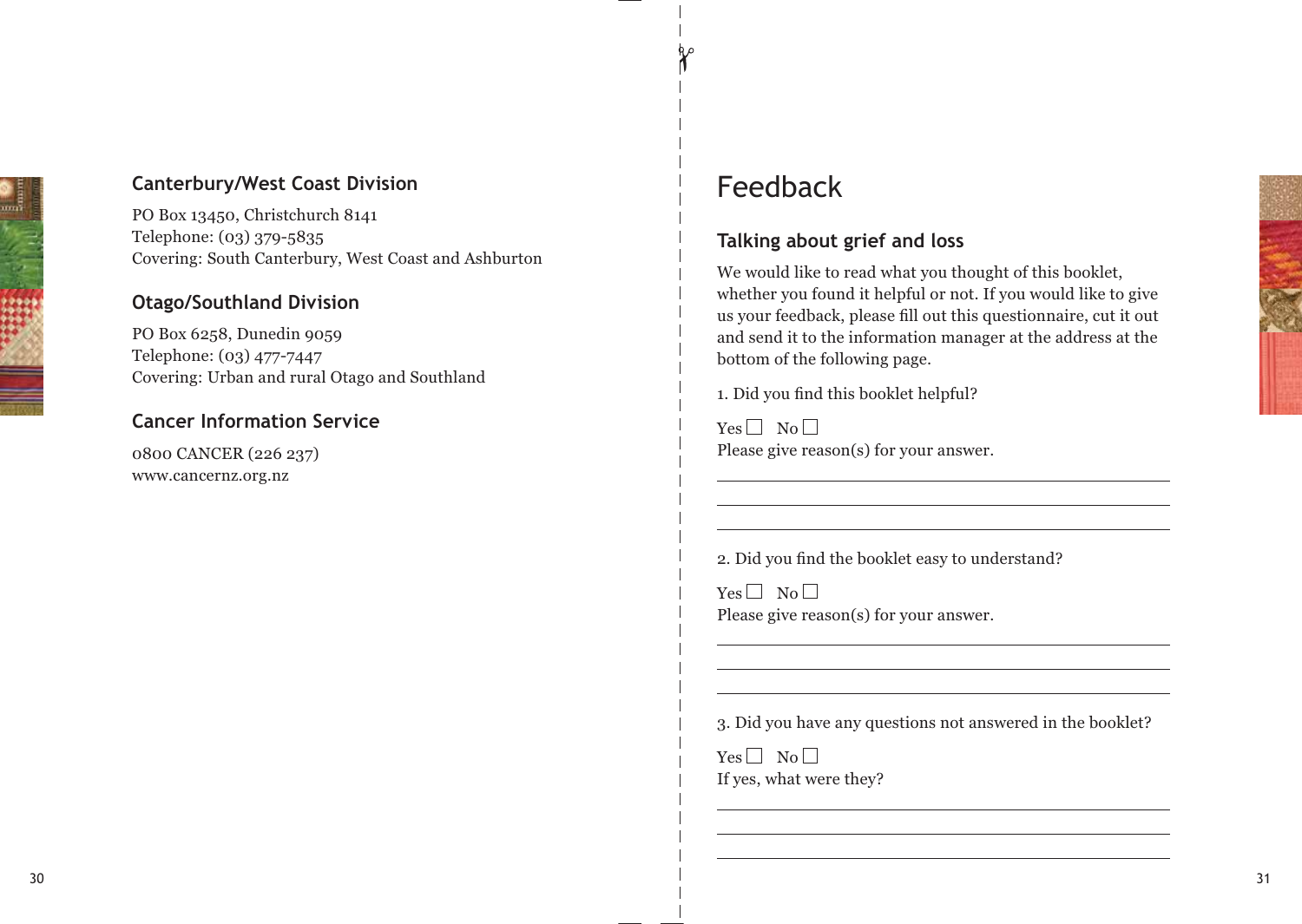

4. What did you like the most about the booklet?

#### 5. What did you like the least about the booklet?

#### 6. Any other comments?

Personal information (optional)

Are you a person with cancer, or a friend/relative/whanau?

Gender: Female  $\square$  Male  $\square$  Age

Ethnicity (please specify):

Thank you for helping us review this booklet. The Editorial Team will record your feedback when it arrives, and consider it when this booklet is reviewed for its next edition.

Please return to: The Information Manager, Cancer Society of New Zealand, PO Box 12700, Wellington.

**Information, support and research**

**The Cancer Society of New Zealand offers information and support services to people with F** cancer and their families. Printed materials are available on specific cancers and treatments. **Information on living with cancer is also available.**

**The Cancer Society is a major funder of cancer research in New Zealand. The aim of research is to determine the causes, prevention and effective methods of treating various types of cancer.**

**The Society also undertakes health promotion through programmes such as those encouraging SunSmart behaviour, eating well, being physically active and discouraging smoking.**

**Acknowledgements** The Cancer Society would like to thank for their reviews, advice and contributions:

**Margaret Alve**  Counsellor and Facilitator, Cancer Society Wellington

**Marie Glenys**  Counsellor, Christchurch

**Lois Tonkin** Counsellor and Writer, Christchurch

**Health psychologists at the Cancer Society Auckland** 

**Meg Biggs, Julie Holt, and Michelle Gundersen-Reid** Cancer Society Information Nurses

**Sarah Stacy-Baynes** Information Manager

**Associate Professor Chris Atkinson** Oncologist, St George's Hospital, Christchurch and the Cancer Society of New Zealand's Medical Director

**Volunteers**

Many thanks to the Cancer Society volunteers who agreed to be photographed for our booklet covers.

We also thank the people who have experienced grief, reviewed editions and offered many valuable suggestions.

#### **Photography**

Cancer affects New Zealanders from all walks of life, and all regions of our beautiful country. Our cover photo of an Onetahi Bay sunrise was taken by Rob Suisted Photography.

#### **Cancer Society**

For cancer information and support, phone **0800 CANCER (226 237)** www.cancernz.org.nz

 $\alpha$